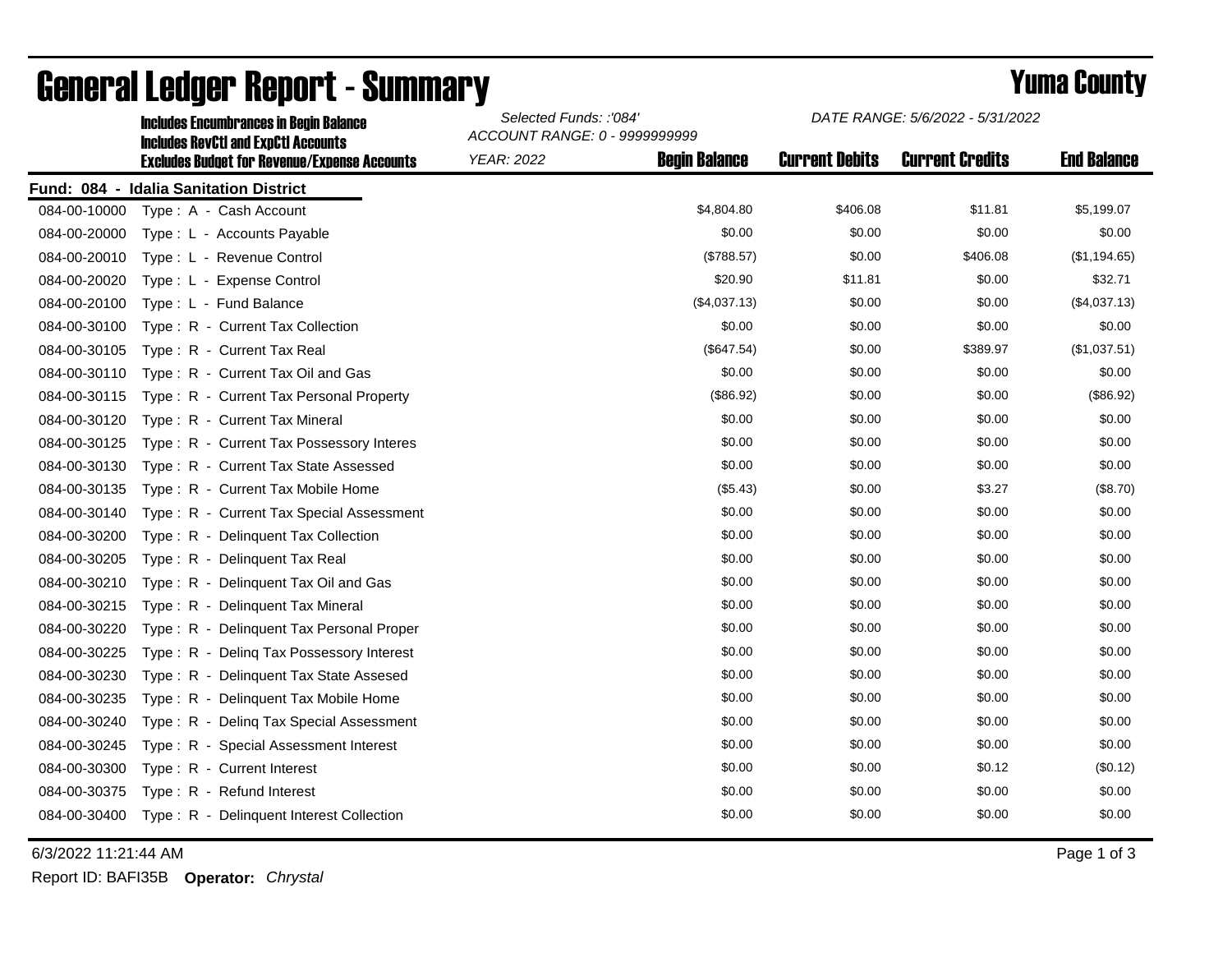|                             | <b>Includes Encumbrances in Begin Balance</b><br><b>Includes RevCtI and ExpCtI Accounts</b><br><b>Excludes Budget for Revenue/Expense Accounts</b> |                             | Selected Funds: :'084'<br>ACCOUNT RANGE: 0 - 9999999999 |                             |                       | DATE RANGE: 5/6/2022 - 5/31/2022 |                    |
|-----------------------------|----------------------------------------------------------------------------------------------------------------------------------------------------|-----------------------------|---------------------------------------------------------|-----------------------------|-----------------------|----------------------------------|--------------------|
|                             |                                                                                                                                                    |                             | <b>YEAR: 2022</b>                                       | <b>Begin Balance</b>        | <b>Current Debits</b> | <b>Current Credits</b>           | <b>End Balance</b> |
| Fund: 084<br>$\blacksquare$ | <b>Idalia Sanitation District</b>                                                                                                                  |                             |                                                         |                             |                       |                                  |                    |
| 084-00-30500                | Type: R - Miscellaneous Collections                                                                                                                |                             |                                                         | \$0.00                      | \$0.00                | \$0.00                           | \$0.00             |
| 084-00-32100                | Type: R - Transfers In                                                                                                                             |                             |                                                         | \$0.00                      | \$0.00                | \$0.00                           | \$0.00             |
| 084-00-33000                | Type: R - Auto Tax B Collection                                                                                                                    |                             |                                                         | (\$36.87)                   | \$0.00                | \$7.81                           | (\$44.68)          |
| 084-00-33100                | Type : $R -$ Auto Tax A & F Collection                                                                                                             |                             |                                                         | (\$11.81)                   | \$0.00                | \$4.91                           | (\$16.72)          |
| 084-00-33405                | Type: R - Delinguent Sanitation Fees                                                                                                               |                             |                                                         | \$0.00                      | \$0.00                | \$0.00                           | \$0.00             |
| 084-00-49100                | Type: X - Treasurer Fees                                                                                                                           |                             |                                                         | \$20.90                     | \$11.81               | \$0.00                           | \$32.71            |
| 084-00-49401                | Type: X - Transfer Out                                                                                                                             |                             |                                                         | \$0.00                      | \$0.00                | \$0.00                           | \$0.00             |
| 084-00-49500                | Type: X - Checks Written / ACH Transfer                                                                                                            |                             |                                                         | \$0.00                      | \$0.00                | \$0.00                           | \$0.00             |
|                             |                                                                                                                                                    |                             | <b>Fund: 084 - Idalia Sanitation District</b>           | (\$767.67)<br>Totals :      | \$429.70              | \$823.97                         | (\$1,161.94)       |
|                             |                                                                                                                                                    | <b>Total Fund Revenues:</b> | \$406.08                                                | <b>Total Fund Expenses:</b> | \$11.81               | <b>Net Revenue Over Expense:</b> | \$394.27           |

## General Ledger Report - Summary **Second Europe County** Yuma County